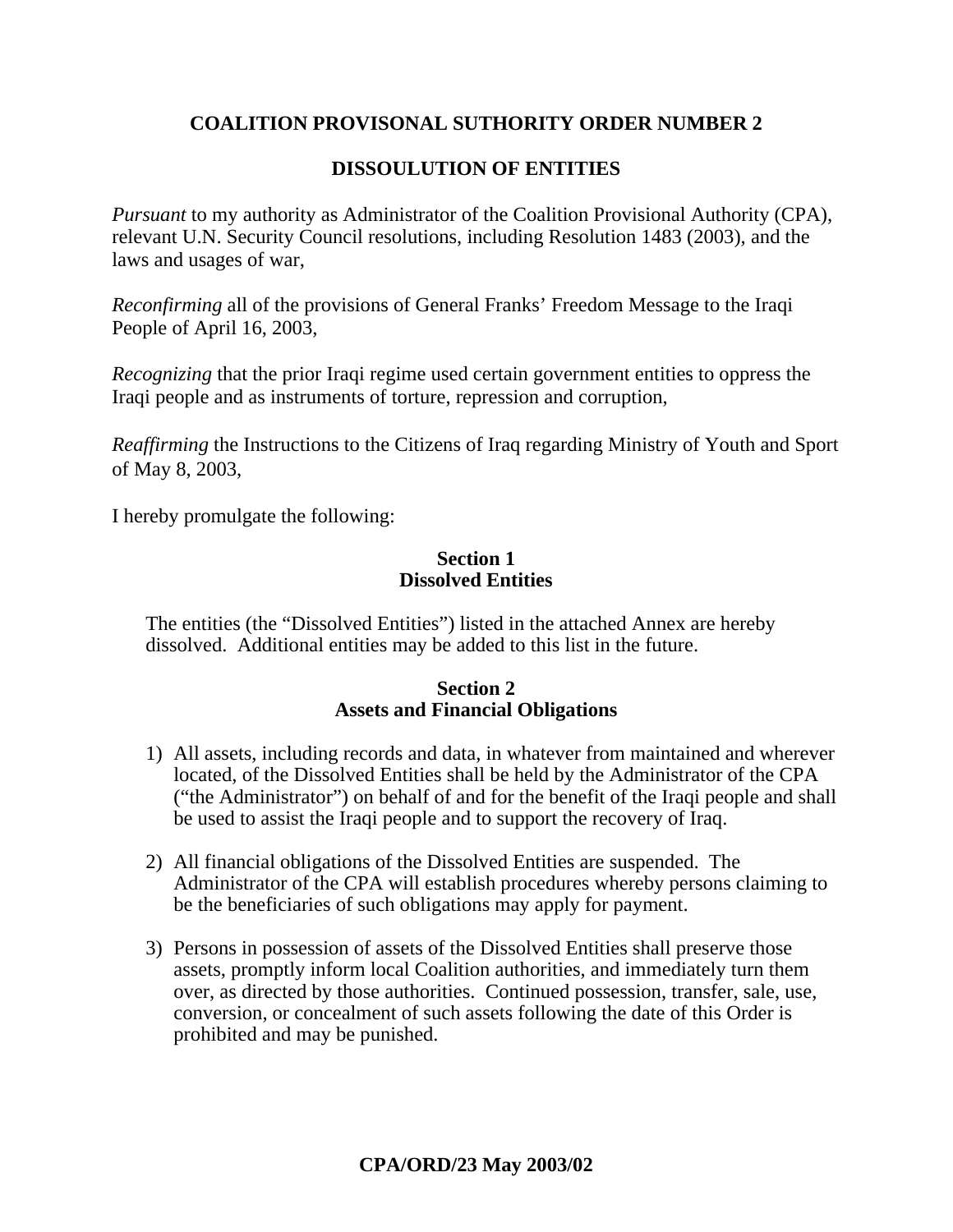#### **Section 3 Employees and Service Members**

- 1) Any military or other rank, title, or status granted to a former employee or functionary of a Dissolved Entity by the former Regime is hereby cancelled.
- 2) All conscripts are released from their service obligations. Conscriptions is suspended indefinitely, subject to decisions by future Iraq governments concerning whether a free Iraq should have conscription.
- 3) Any person employed by a Dissolved Entity in any form or capacity, is dismissed effective as of April 16, 2003. Any person employed by a Dissolved Entity, in any from or capacity remains accountable for acts committed during such employment.
- 4) A termination payment in an amount to be determined by the Administrator will be paid to employees so dismissed, except those who are Senior Party Members as defined in the Administrator's May 16, 2003 Order of the Coalition Provisional Authority De-Ba`athification of Iraqi Society, CPA/ORD/2003/01 ("Senior Party Members") (See Section 3.6).
- 5) Pensions being paid by, or on account of service to, a Dissolved Entity before April 16, 2003 will continue to be paid, including to war widows and disabled veterans, provided that no pension payments will be made to any person who is a Senior Party Member (see Section 3.6) and that the power is reserved to the Administrator and to future Iraqi governments to revoke or reduce pensions as a penalty for past or future illegal conduct or to modify pension arrangements to eliminate improper privileges granted by the Ba`athist regime or for similar reasons.
- 6) Notwithstanding any provision of this Order, or any other Order, law, or regulation, and consistent with the Administrator's May 16, 2003 Order of the Coalition Provisional Authority De-Ba`athification of Iraqi Society, CPA/ORD/2003/01, no payment, including a termination or pension payment, will be made to any person who is or was a Senior Party Member. Any person holding the rank under the former regime of Colonel or above, or its equivalent, will be deemed a Senior Party Member, provided that such persons may seek, under procedures to be prescribed, to establish to the satisfaction of the Administrator, that they were not a Senior Party Member.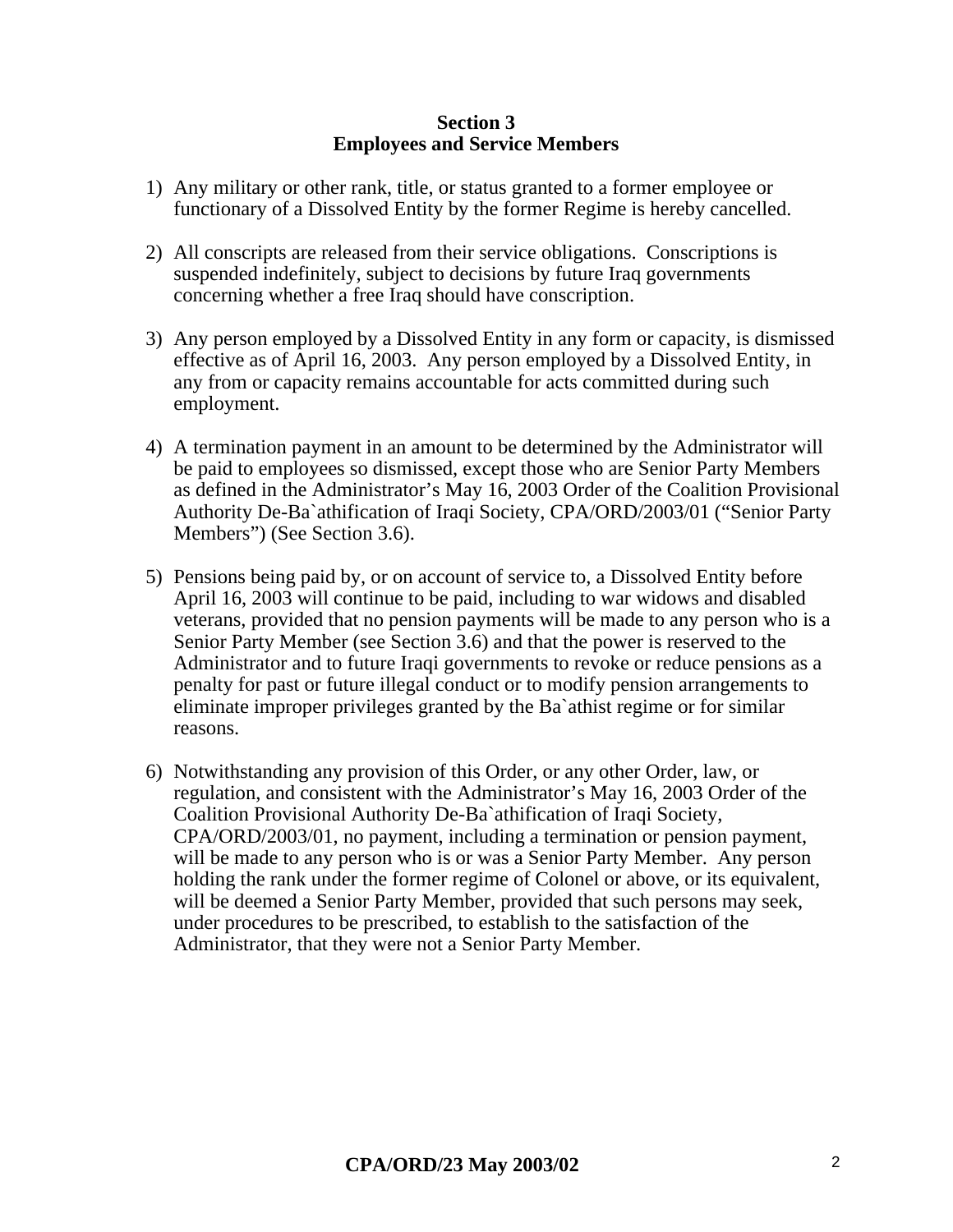## Section 4 **Information**

The Administrator shall prescribe procedures for offering rewards to person who provide information leading to the recovery of assets of Dissolved Entities.

### **Section 5 New Iraqi Corps**

The CPA plans to create in the near future a New Iraqi Corps, as the first step in forming a national self-defense capability for a free Iraq. Under civilian control. that Corps will be professional, non-political, militarily effective, and representative of all Iraqis. The CPA will promulgate procedures for participation in the New Iraqi Corps.

#### Section 6 **Other Matters**

- 1) The Administrator may delegate his powers and responsibilities with respect to this Order as he determines appropriate. References to the Administrator herein include such delegates.
- 2) The Administrator may grant exceptions any limitations in this Order at his discretion

### Section 7 **Entry into Force**

This Order shall enter into force on the date of signature.

What Breaks stables

L. Paul Bremer, Administrator Coalition Provisional Authority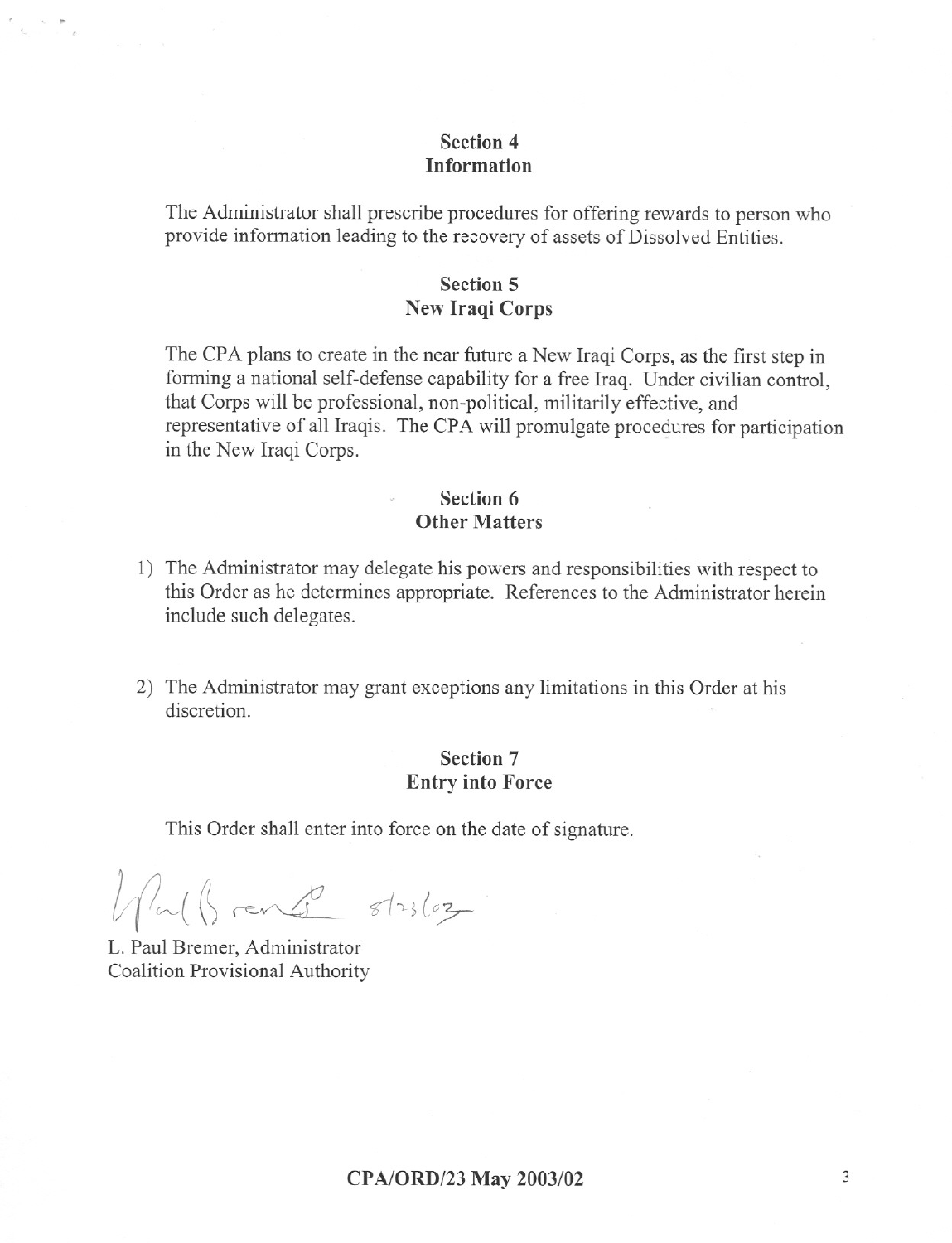## **ANNEX**

# **COALITION PROVISIONAL AUTHORITY ORDER NUMBER 2**

# **DISSOLUTION OF ENTITIES**

Institutions dissolved by the Order referenced (the "Dissolved Entities") are:

 The Ministry of Defence The Ministry of Information The Ministry of State for Military Affairs The Iraqi Intelligence Service The National Security Bureau The Directorate of National Security (Amn al-'Am) The Special Security Organization

All entities affiliated with or comprising Saddam Hussein's bodyguards to include:

 -Murafaqin (Companions) -Himaya al Khasa (Special Guard)

The following military organizations:

 -The Army, Air Force, Navy, the Air Defence Force, and other regular military services -The Republican Guard -The Special Republican Guard -The Directorate of Military Intelligence -The Al Quds Force -Emergency Forces (Quwat al Tawari)

The following paramilitaries:

 -Saddam Fedayeen -Ba`ath Party Militia -Friends of Saddam -Saddam's Lion Cubs (Ashbal Saddam)

Other Organizations:

 -The Presidential Diwan - The Presidential Secretariat -The Revolutionary Command Council

# **CPA/ORD/23 May 2003/02**